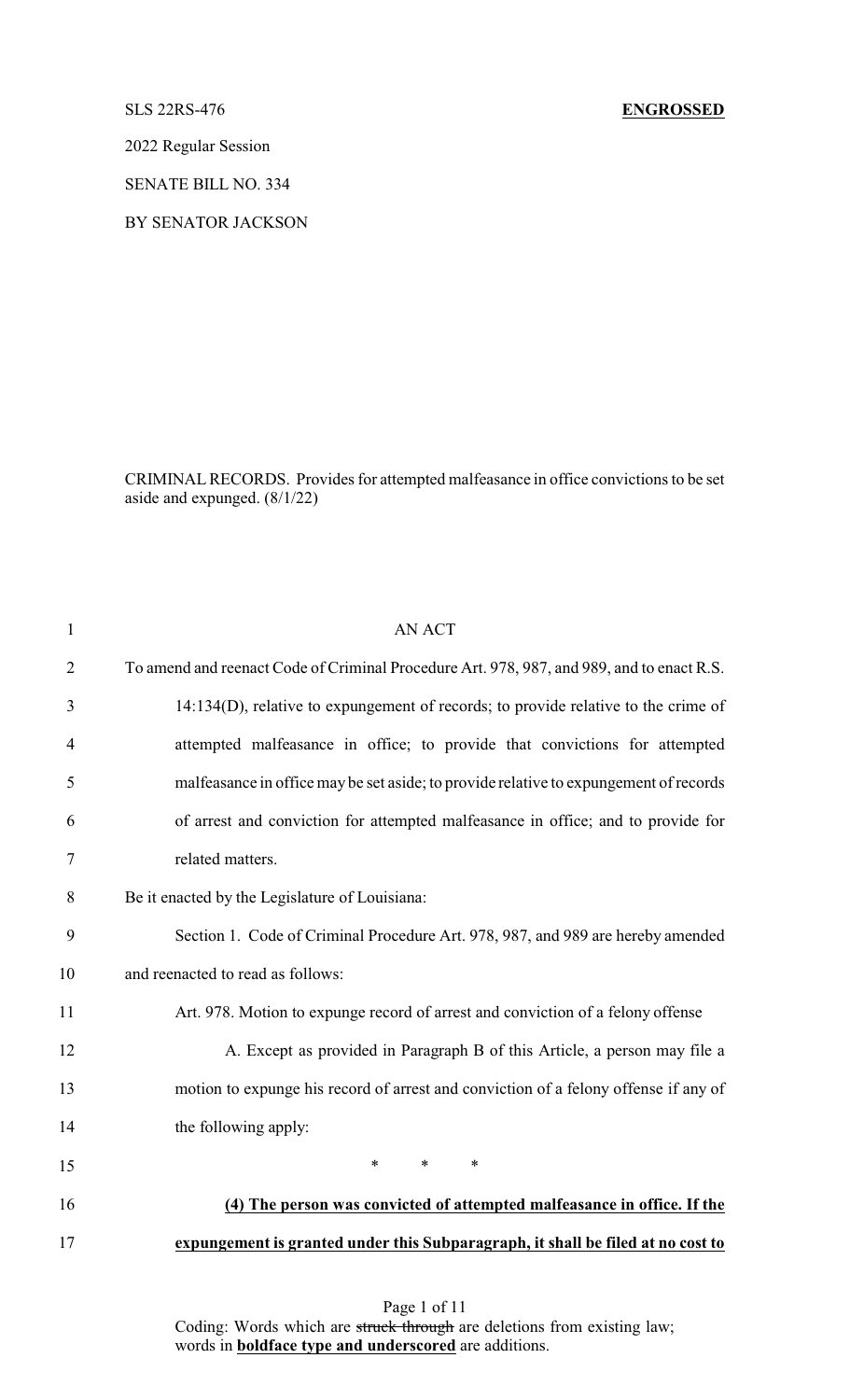| $\mathbf{1}$   | the defendant.                                                                                         |
|----------------|--------------------------------------------------------------------------------------------------------|
| $\overline{2}$ | $\ast$<br>$\ast$<br>∗                                                                                  |
| 3              | Art. 987. Motion to set aside conviction and dismiss prosecution; rule to show                         |
| 4              | cause; order of dismissal forms to be used                                                             |
| 5              | "STATE OF LOUISIANA                                                                                    |
| 6              | <b>JUDICIAL DISTRICT FOR THE PARISH OF</b>                                                             |
| 7              |                                                                                                        |
| 8              |                                                                                                        |
| 9              | Division: " "<br>No.:                                                                                  |
| 10             | <b>State of Louisiana</b>                                                                              |
| 11             | VS.                                                                                                    |
| 12             |                                                                                                        |
| 13             | MOTION TO SET ASIDE CONVICTION AND                                                                     |
| 14             | <b>DISMISS PROSECUTION</b>                                                                             |
| 15             | NOW INTO HONORABLE COURT, comes                                                                        |
| 16             | Defendant, OR<br>$\Box$                                                                                |
| 17             | Defendant through undersigned Counsel,<br>□                                                            |
| 18             | who moves that the conviction pursuant to Louisiana Code of Criminal Procedure                         |
| 19             | Article 894(B) Misdemeanors, OR<br>$\Box$                                                              |
| 20             | Article 893(E) Felonies, OR<br>□                                                                       |
| 21             | in the above numbered case be set aside and that the prosecution dismissed in accordance with the Code |
| 22             | of Criminal Procedure in that:                                                                         |
| 23             | the The period of the deferred sentence has run and petitioner has successfully completed the<br>□     |
| 24             | terms of his probation.                                                                                |
| 25             | The defendant was convicted for the offense of attempted malfeasance in office.<br>□                   |
| 26             | The mover is further identified below:                                                                 |
| 27             | <b>DOCKET NUMBER:</b>                                                                                  |
| 28             | <b>CHARGE:</b>                                                                                         |
| 29             | DATE OF ARREST:                                                                                        |
| 30             | ARRESTING AGENCY:                                                                                      |
| 31             | <b>CITY/PARISH OF ARREST:</b>                                                                          |
| 32             | The Mover prays that, after a contradictory hearing with the District Attorney's Office, the Court     |
| 33             | order the above numbered case be set aside and that the prosecution dismissed in accordance with the   |
| 34             | Code of Criminal Procedure.                                                                            |
| 35             | Respectfully submitted,                                                                                |
| 36             |                                                                                                        |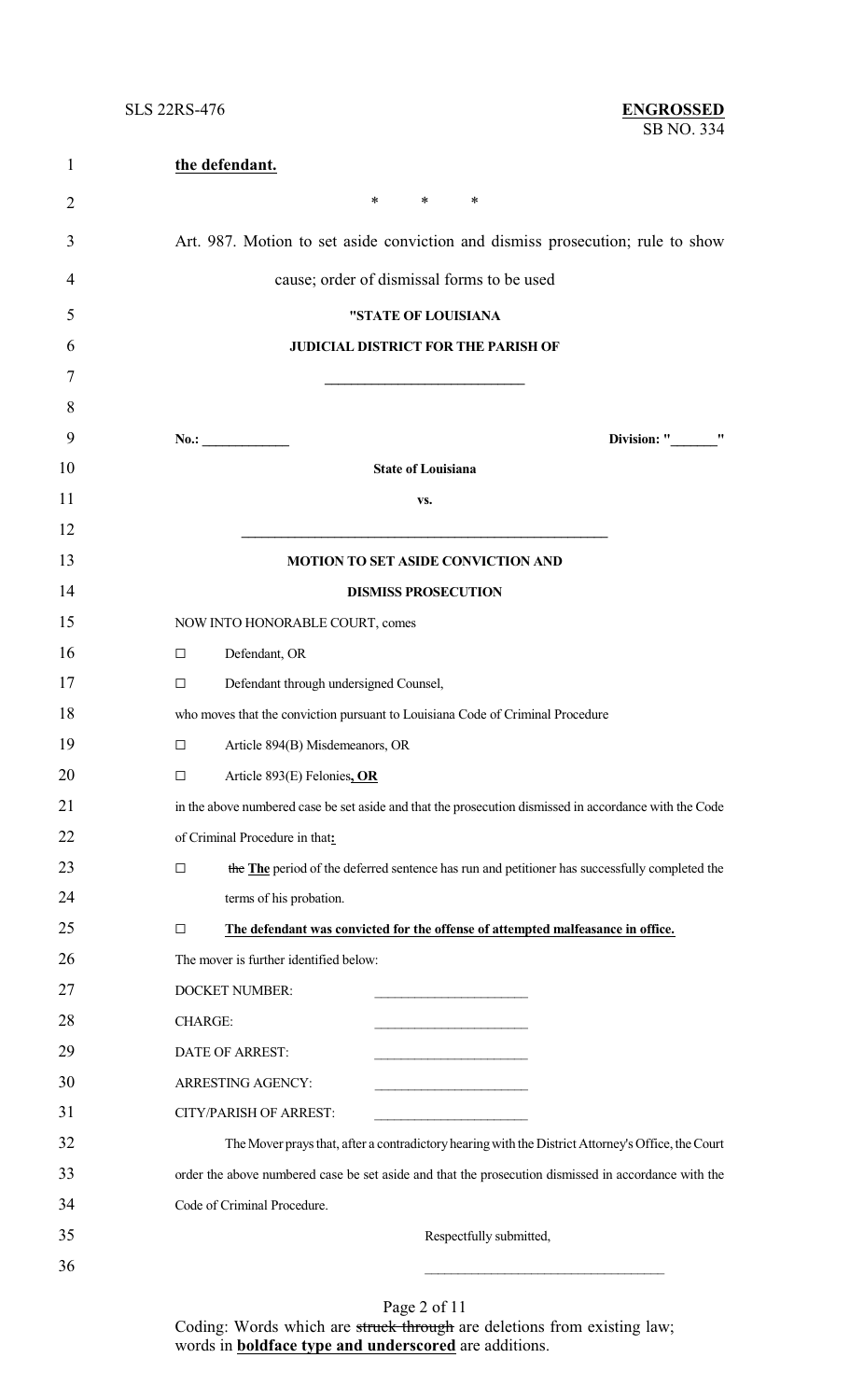| $\mathbf{1}$     | Signature of Attorney for Mover/Defendant |
|------------------|-------------------------------------------|
| $\overline{2}$   |                                           |
| 3                |                                           |
| $\overline{4}$   | Attorney for Mover/Defendant Name         |
| 5                |                                           |
| 6                |                                           |
| $\boldsymbol{7}$ | Attorney's Bar Roll No.                   |
| $8\,$            |                                           |
| 9                |                                           |
| 10               | Address                                   |
| 11               |                                           |
| 12               |                                           |
| 13               | City, State, ZIP Code                     |
| 14               |                                           |
| 15               |                                           |
| 16               | Telephone Number                          |
| 17               |                                           |
| 18               |                                           |
| 19               | If not represented by counsel:            |
| 20               |                                           |
| 21               |                                           |
| $22\,$           | Signature of Mover/Defendant              |
| 23               |                                           |
| 24               |                                           |
| 25               | Mover/Defendant Name                      |
| 26               |                                           |
| $27\,$           |                                           |
| $28\,$           | Address                                   |
| 29               |                                           |
| 30               |                                           |
| 31               | City, State, ZIP Code                     |
| 32               |                                           |
| 33               |                                           |
| 34               | Telephone Number                          |
| 35               |                                           |
| 36               | STATE OF LOUISIANA                        |
| 37               | JUDICIAL DISTRICT FOR THE PARISH OF       |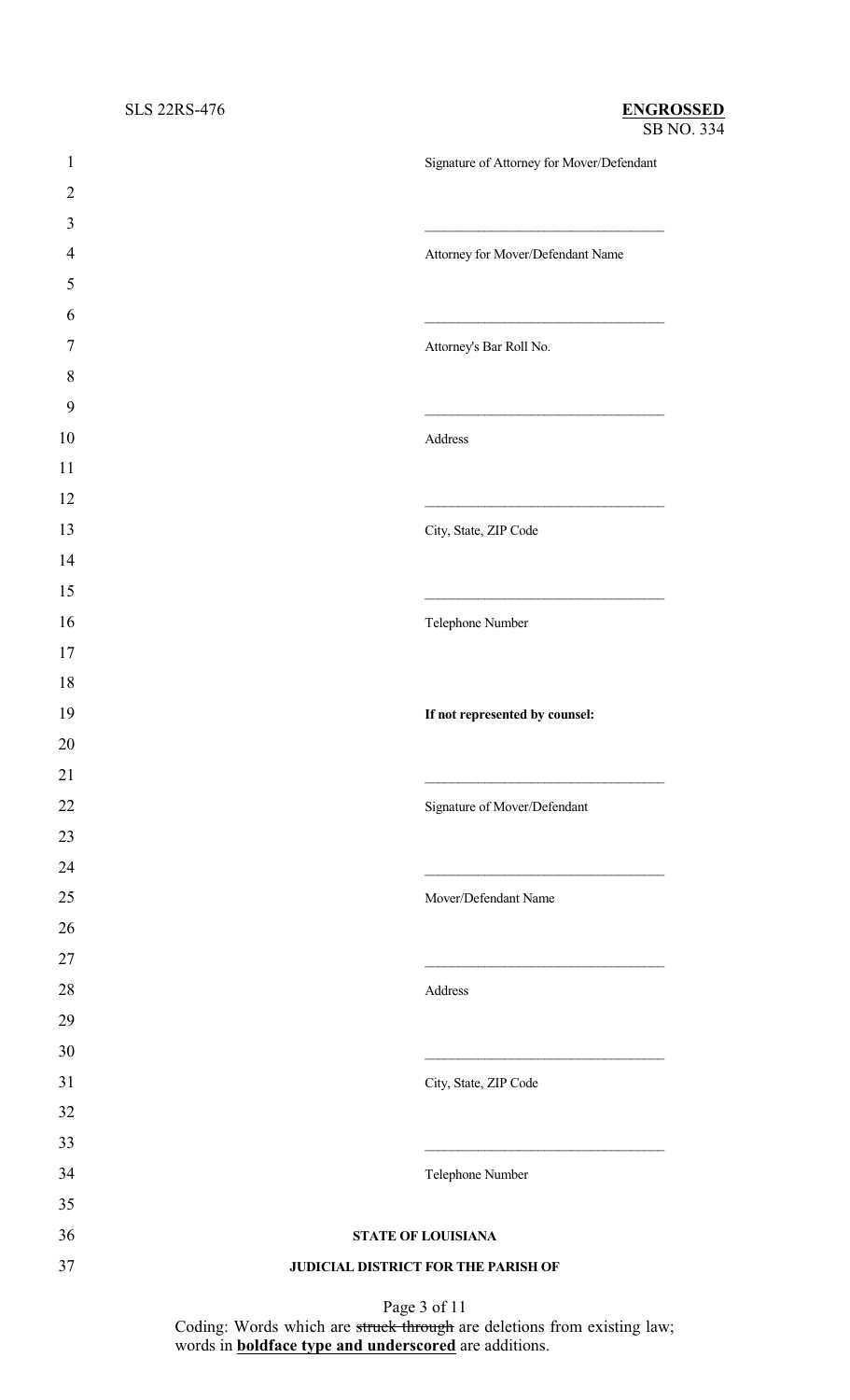### SB NO. 334 SLS 22RS-476 **ENGROSSED**

| $\mathbf{1}$                       |                                                                                                                |                   |
|------------------------------------|----------------------------------------------------------------------------------------------------------------|-------------------|
| $\overline{2}$                     |                                                                                                                |                   |
| 3                                  | No.:                                                                                                           | Division: " "     |
| $\overline{4}$                     |                                                                                                                |                   |
| 5                                  | <b>State of Louisiana</b>                                                                                      |                   |
| 6                                  |                                                                                                                |                   |
| 7                                  | VS.                                                                                                            |                   |
| 8                                  |                                                                                                                |                   |
| 9                                  |                                                                                                                |                   |
| 10                                 |                                                                                                                |                   |
| 11                                 | <b>RULE TO SHOW CAUSE</b>                                                                                      |                   |
| 12                                 |                                                                                                                |                   |
| 13                                 | IT IS HEREBY ORDERED, that the District Attorney show cause on the ______ day of                               |                   |
| 14                                 |                                                                                                                |                   |
| 15                                 | granted.                                                                                                       |                   |
| 16                                 | THUS ORDERED AND SIGNED this 1 day of 20 the at                                                                |                   |
| 17                                 | $\frac{1}{2}$ , Louisiana, $\frac{1}{2}$                                                                       |                   |
| 18                                 | JUDGE                                                                                                          |                   |
| 19<br>20                           |                                                                                                                |                   |
| 21                                 | PLEASE SERVE:                                                                                                  |                   |
| $\frac{22}{23}$                    | 1.                                                                                                             |                   |
| 24                                 |                                                                                                                |                   |
| 25<br>26                           | 2.<br>Attorney for Defendant and/or Defendant                                                                  |                   |
| 27                                 | <b>STATE OF LOUISIANA</b>                                                                                      |                   |
| $\frac{28}{29}$                    | JUDICIAL DISTRICT FOR THE PARISH OF                                                                            |                   |
|                                    |                                                                                                                |                   |
| 30                                 | No.:                                                                                                           | Division: "<br>,, |
| $\frac{31}{32}$                    |                                                                                                                |                   |
| 33                                 | <b>State of Louisiana</b>                                                                                      |                   |
| $\frac{34}{35}$<br>$\frac{35}{36}$ | VS.                                                                                                            |                   |
|                                    |                                                                                                                |                   |
| 37                                 |                                                                                                                |                   |
| 38                                 | <b>ORDER OF DISMISSAL</b>                                                                                      |                   |
| 39<br>40                           | Considering the Motion to Set Aside Conviction and Dismiss Prosecution, the hearing conducted                  |                   |
| 41                                 | on the representation of the State of Louisiana of its consent hereto, and that there is no opposition for any |                   |
| 42                                 | good cause appearing herein;                                                                                   |                   |
| 43                                 | IT IS ORDERED, ADJUDGED AND DECREED that this conviction is set aside and the                                  |                   |
| 44                                 | prosecution dismissed for purposes of expungement.                                                             |                   |
| 45                                 |                                                                                                                |                   |
| 46                                 | $\overline{\phantom{a}}$ , Louisiana.                                                                          |                   |
| 47                                 |                                                                                                                |                   |
| 48<br>49                           | <b>JUDGE</b>                                                                                                   |                   |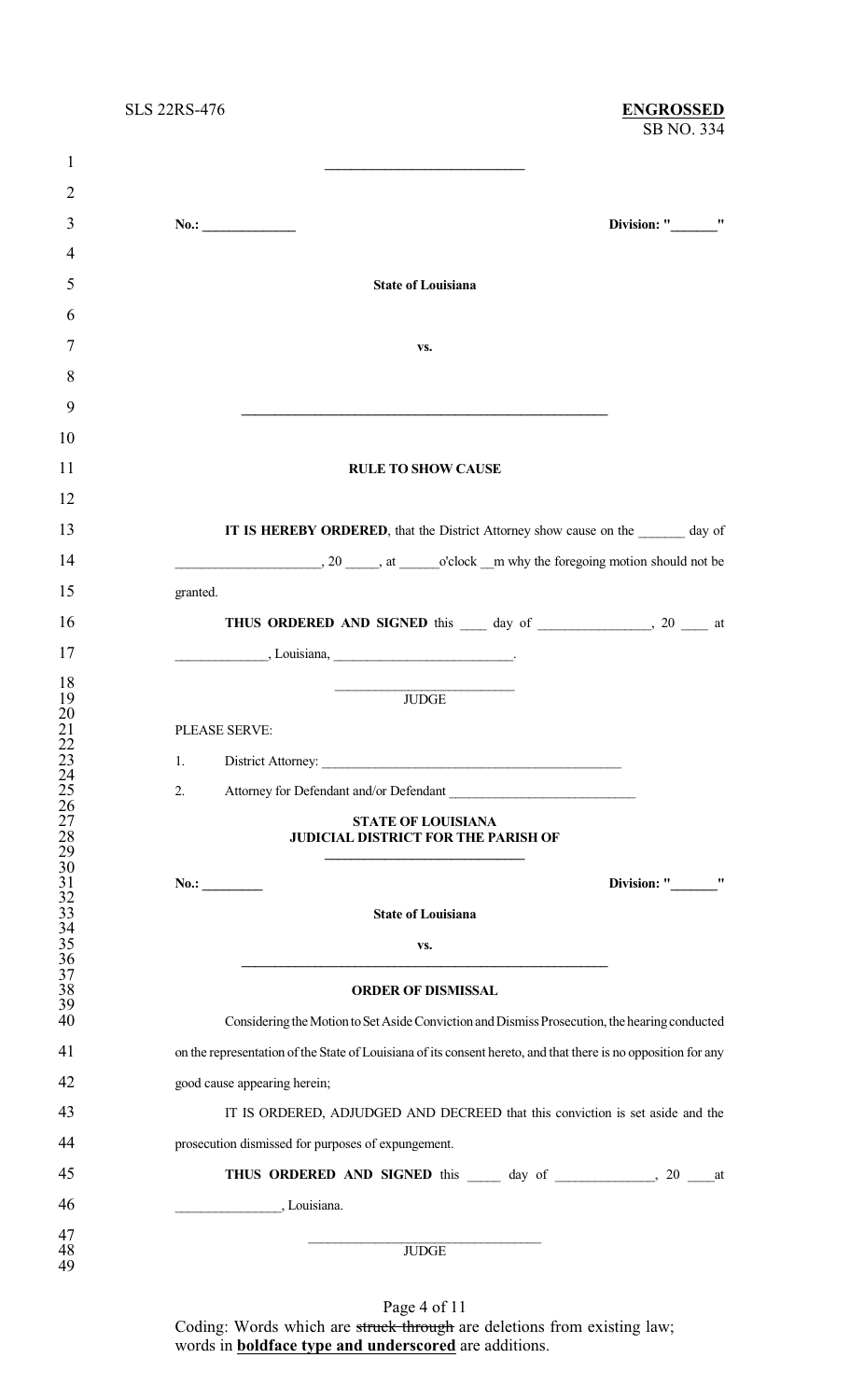| 1                   | <b>PLEASE SERVE:</b>                                   |                                                                                                                                                                                                                                                                                                                                                                                                                                 |
|---------------------|--------------------------------------------------------|---------------------------------------------------------------------------------------------------------------------------------------------------------------------------------------------------------------------------------------------------------------------------------------------------------------------------------------------------------------------------------------------------------------------------------|
| $rac{2}{3}$         | 1.                                                     | District Attorney:                                                                                                                                                                                                                                                                                                                                                                                                              |
| $\overline{4}$<br>5 | 2.                                                     | Attorney for Defendant and/or Defendant                                                                                                                                                                                                                                                                                                                                                                                         |
| 6                   | $\ast$                                                 | $\ast$<br>∗                                                                                                                                                                                                                                                                                                                                                                                                                     |
| 7<br>8              | Art. 989. Motion for expungement forms to be used      |                                                                                                                                                                                                                                                                                                                                                                                                                                 |
| 9                   |                                                        | <b>STATE OF LOUISIANA</b>                                                                                                                                                                                                                                                                                                                                                                                                       |
| 10                  |                                                        | <b>JUDICIAL DISTRICT FOR THE PARISH OF</b>                                                                                                                                                                                                                                                                                                                                                                                      |
| 11<br>12            | $\frac{1}{2}$ No.:                                     | <u> 1989 - Johann John Stone, martin de Brasil</u><br>11<br>Division: "                                                                                                                                                                                                                                                                                                                                                         |
| 13                  |                                                        | <b>State of Louisiana</b>                                                                                                                                                                                                                                                                                                                                                                                                       |
| 14                  |                                                        | VS.                                                                                                                                                                                                                                                                                                                                                                                                                             |
| 15                  |                                                        |                                                                                                                                                                                                                                                                                                                                                                                                                                 |
| 16                  |                                                        | <b>MOTION FOR EXPUNGEMENT</b>                                                                                                                                                                                                                                                                                                                                                                                                   |
| 17<br>18            | following information in connection with this request: | NOW INTO COURT comes mover, who provides the court with the                                                                                                                                                                                                                                                                                                                                                                     |
| 19                  | DEFENDANT INFORMATION<br><b>I.</b>                     |                                                                                                                                                                                                                                                                                                                                                                                                                                 |
| 20                  | NAME:                                                  |                                                                                                                                                                                                                                                                                                                                                                                                                                 |
| 21                  | (Last, First, MI)                                      |                                                                                                                                                                                                                                                                                                                                                                                                                                 |
| 22                  | DOB:                                                   | $\frac{1}{\sqrt{1-\frac{1}{2}}}\frac{1}{\sqrt{1-\frac{1}{2}}}\frac{1}{\sqrt{1-\frac{1}{2}}}\frac{1}{\sqrt{1-\frac{1}{2}}}\frac{1}{\sqrt{1-\frac{1}{2}}}\frac{1}{\sqrt{1-\frac{1}{2}}}\frac{1}{\sqrt{1-\frac{1}{2}}}\frac{1}{\sqrt{1-\frac{1}{2}}}\frac{1}{\sqrt{1-\frac{1}{2}}}\frac{1}{\sqrt{1-\frac{1}{2}}}\frac{1}{\sqrt{1-\frac{1}{2}}}\frac{1}{\sqrt{1-\frac{1}{2}}}\frac{1}{\sqrt{1-\frac{1}{2}}}\frac{1}{\sqrt{1-\frac{$ |
| 23                  | <b>GENDER</b>                                          | Female _____ Male                                                                                                                                                                                                                                                                                                                                                                                                               |
| 24                  | SSN (last 4 digits): XXX-XX-                           |                                                                                                                                                                                                                                                                                                                                                                                                                                 |
| 25                  | RACE:                                                  |                                                                                                                                                                                                                                                                                                                                                                                                                                 |
| 26<br>27            | <b>DRIVER LIC.#</b><br>ARRESTING AGENCY:               | <u> 1989 - Johann Barbara, martin a</u>                                                                                                                                                                                                                                                                                                                                                                                         |
| 28                  | SID# (if available):                                   | <u> 1989 - Johann Barbara, martxa alemaniar a</u>                                                                                                                                                                                                                                                                                                                                                                               |
| 29                  | ARREST NUMBER (ATN):                                   |                                                                                                                                                                                                                                                                                                                                                                                                                                 |
| 30                  | AGENCY ITEM NO.                                        |                                                                                                                                                                                                                                                                                                                                                                                                                                 |
| 31                  |                                                        | Mover is entitled to expunge the record of his arrest/conviction pursuant to                                                                                                                                                                                                                                                                                                                                                    |
| 32                  |                                                        | Louisiana Code of Criminal Procedure Article 971 et seq. and states the following                                                                                                                                                                                                                                                                                                                                               |
| 33                  | in support:                                            |                                                                                                                                                                                                                                                                                                                                                                                                                                 |
| 34                  | <b>ARREST INFORMATION</b><br>П.                        |                                                                                                                                                                                                                                                                                                                                                                                                                                 |
| 35<br>36            | 1.<br>2.                                               | A supplemental sheet with arrests and/or                                                                                                                                                                                                                                                                                                                                                                                        |
| 37                  | YES NO                                                 | convictions is attached after page 2 of this                                                                                                                                                                                                                                                                                                                                                                                    |
| 38                  |                                                        | Motion.                                                                                                                                                                                                                                                                                                                                                                                                                         |
| 39                  | 3.<br>Mover was:                                       |                                                                                                                                                                                                                                                                                                                                                                                                                                 |
| 40                  | $\equiv$ YES<br>N <sub>O</sub>                         | Arrested, but it did not result in conviction                                                                                                                                                                                                                                                                                                                                                                                   |
| 41                  | <b>YES</b><br>NO                                       | Convicted of and seeks to expunge a                                                                                                                                                                                                                                                                                                                                                                                             |
| 42                  |                                                        | misdemeanor                                                                                                                                                                                                                                                                                                                                                                                                                     |
| 43                  | $\frac{YES}{YFS}$ NO                                   | Convicted of and seeks to expunge a felony                                                                                                                                                                                                                                                                                                                                                                                      |
| 44<br>45            |                                                        | Convicted but determined to be factually                                                                                                                                                                                                                                                                                                                                                                                        |
| 46                  |                                                        | innocent and entitled to compensation for a<br>wrongful conviction pursuant to the                                                                                                                                                                                                                                                                                                                                              |
| 47                  |                                                        | provisions of R.S. 15:572.8.                                                                                                                                                                                                                                                                                                                                                                                                    |
| 48                  | 4.                                                     | Mover was booked and/or charged with the following offenses: (List each                                                                                                                                                                                                                                                                                                                                                         |
| 49                  |                                                        | offense booked and charged separately. Attach a supplemental sheet, if                                                                                                                                                                                                                                                                                                                                                          |
| 50                  | necessary.)                                            |                                                                                                                                                                                                                                                                                                                                                                                                                                 |
| 51                  | Yes No                                                 | ARRESTS THAT DID NOT RESULT IN CONVICTION                                                                                                                                                                                                                                                                                                                                                                                       |
| 52                  | La. Rev. Stat. Ann.<br><b>NO.1</b>                     |                                                                                                                                                                                                                                                                                                                                                                                                                                 |
| 53                  | Name of the offense                                    |                                                                                                                                                                                                                                                                                                                                                                                                                                 |
| 54<br>55            |                                                        | () Time expired for prosecution<br>(MM/DD/YYYY)                                                                                                                                                                                                                                                                                                                                                                                 |
| 56                  |                                                        | () Not prosecuted for any offense                                                                                                                                                                                                                                                                                                                                                                                               |
| 57                  |                                                        | arising out of this charge.                                                                                                                                                                                                                                                                                                                                                                                                     |
| 58                  |                                                        | () Pre-trial Diversion Program.                                                                                                                                                                                                                                                                                                                                                                                                 |
| 59                  |                                                        | () DWI Pre-Trial Diversion Program                                                                                                                                                                                                                                                                                                                                                                                              |

Page 5 of 11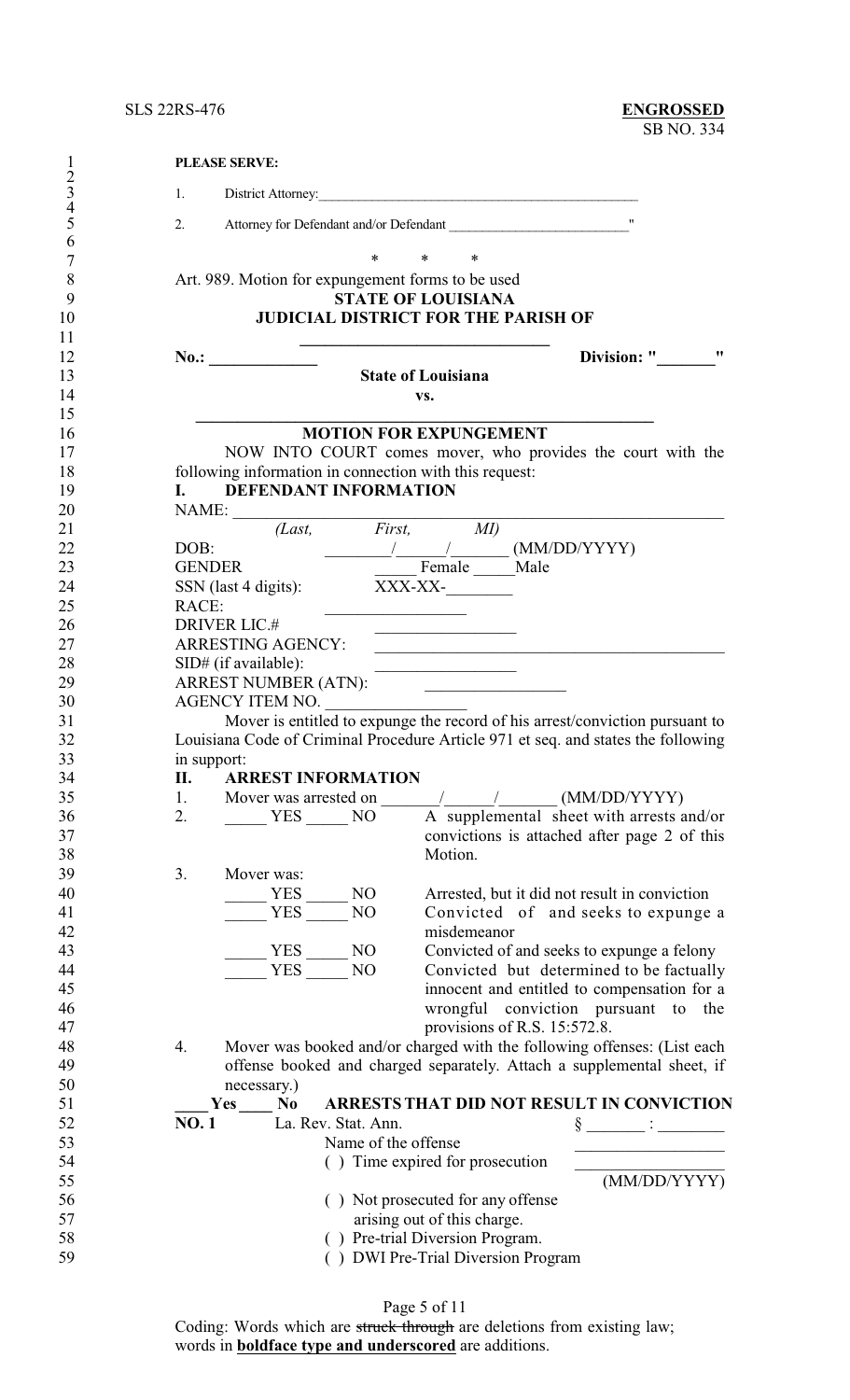|          |              | and 5 years have elapsed since the                                                        |
|----------|--------------|-------------------------------------------------------------------------------------------|
| 2        |              | date of arrest.                                                                           |
| 3        |              | Charge dismissed                                                                          |
| 4        |              | () Found not guilty/judgment of acquittal                                                 |
| 5        | <b>NO.2</b>  | La. Rev. Stat. Ann.                                                                       |
| 6        |              | Name of the offense                                                                       |
| 7        |              | Time expired for prosecution                                                              |
| 8        |              | (MM/DD/YYYY)                                                                              |
| 9        |              | () Not prosecuted for any                                                                 |
| 10       |              | offense arising out of this charge.                                                       |
| 11       |              | () Pre-trial Diversion Program.                                                           |
| 12       |              | () Charge dismissed                                                                       |
| 13       |              | () Found not guilty/judgment of acquittal                                                 |
| 14       | <b>NO.3</b>  | La. Rev. Stat. Ann.<br>Š                                                                  |
| 15       |              | Name of the offense                                                                       |
| 16       |              | () Time expired for prosecution                                                           |
| 17       |              | (MM/DD/YYYY)                                                                              |
| 18       |              | () Not prosecuted for any offense                                                         |
| 19       |              | arising out of this charge.                                                               |
| 20       |              | () Pre-trial Diversion Program.                                                           |
| 21       |              | () Charge dismissed                                                                       |
| 22       |              | () Found not guilty/judgment of acquittal                                                 |
| 23       | Yes          | <b>MISDEMEANOR CONVICTIONS</b><br>N <sub>0</sub>                                          |
| 24       | <b>NO.1</b>  | La. Rev. Stat. Ann.                                                                       |
| 25       |              | Name of the offense                                                                       |
| 26       |              | () Conviction set aside/dismissed                                                         |
| 27       |              | (MM/DD/YYYY)<br>pursuant to C.Cr.P. Art. 894(B)                                           |
| 28       |              | () More than 5 years have passed                                                          |
| 29       |              | since completion of sentence.                                                             |
| 30       | <b>NO. 2</b> | La. Rev. Stat. Ann.<br>§                                                                  |
| 31       |              | Name of the offense                                                                       |
| 32       |              | () Conviction set aside/dismissed                                                         |
| 33       |              | (MM/DD/YYYY)<br>pursuant to C.Cr.P. Art. $894(B)$                                         |
| 34       |              | More than 5 years have passed                                                             |
| 35       |              | since completion of sentence.                                                             |
| 36       | Yes          | <b>FELONY CONVICTIONS</b><br>N <sub>0</sub>                                               |
| 37       | <b>NO.1</b>  | La. Rev. Stat. Ann.<br>ş                                                                  |
| 38       |              | () Conviction set aside/dismissed                                                         |
| 39       |              | (MM/DD/YYYY)<br>pursuant to C.Cr.P. Art. $893(E)$                                         |
| 40       |              | () More than 10 years have passed                                                         |
| 41       |              | since completion of sentence                                                              |
| 42       |              | () Received a first offender pardon for an elibible eligible                              |
| 43       |              | offense                                                                                   |
| 44       |              | () Convicted of attempted malfeasance in office                                           |
| 45       | <b>NO.2</b>  | La. Rev. Stat. Ann.                                                                       |
| 46       |              | ş<br>() Conviction set aside/dismissed                                                    |
| 47       |              | (MM/DD/YYYY)<br>pursuant to C.Cr.P. Art. $893(E)$                                         |
| 48       |              | () More than 10 years have passed                                                         |
| 49       |              | since completion of sentence                                                              |
|          |              |                                                                                           |
| 50<br>51 |              | () Received a first offender pardon for an eligible offense                               |
| 52       |              | () Convicted of attempted malfeasance in office<br><b>OPERATING A MOTOR VEHICLE WHILE</b> |
| 53       | <b>Yes</b>   | N <sub>0</sub><br><b>INTOXICATED CONVICTIONS</b>                                          |
|          |              |                                                                                           |
| 54       |              | Mover has attached the following:                                                         |
| 55       | ( )          | A copy of the proof from the Department of Public Safety and                              |
| 56       |              | Corrections, office of motor vehicles, that it has received from the                      |
| 57       |              | clerk of court a certified copy of the record of the plea, fingerprints                   |
| 58       |              | of the defendant, and proof of the requirements set forth in C.Cr.P.                      |

Page 6 of 11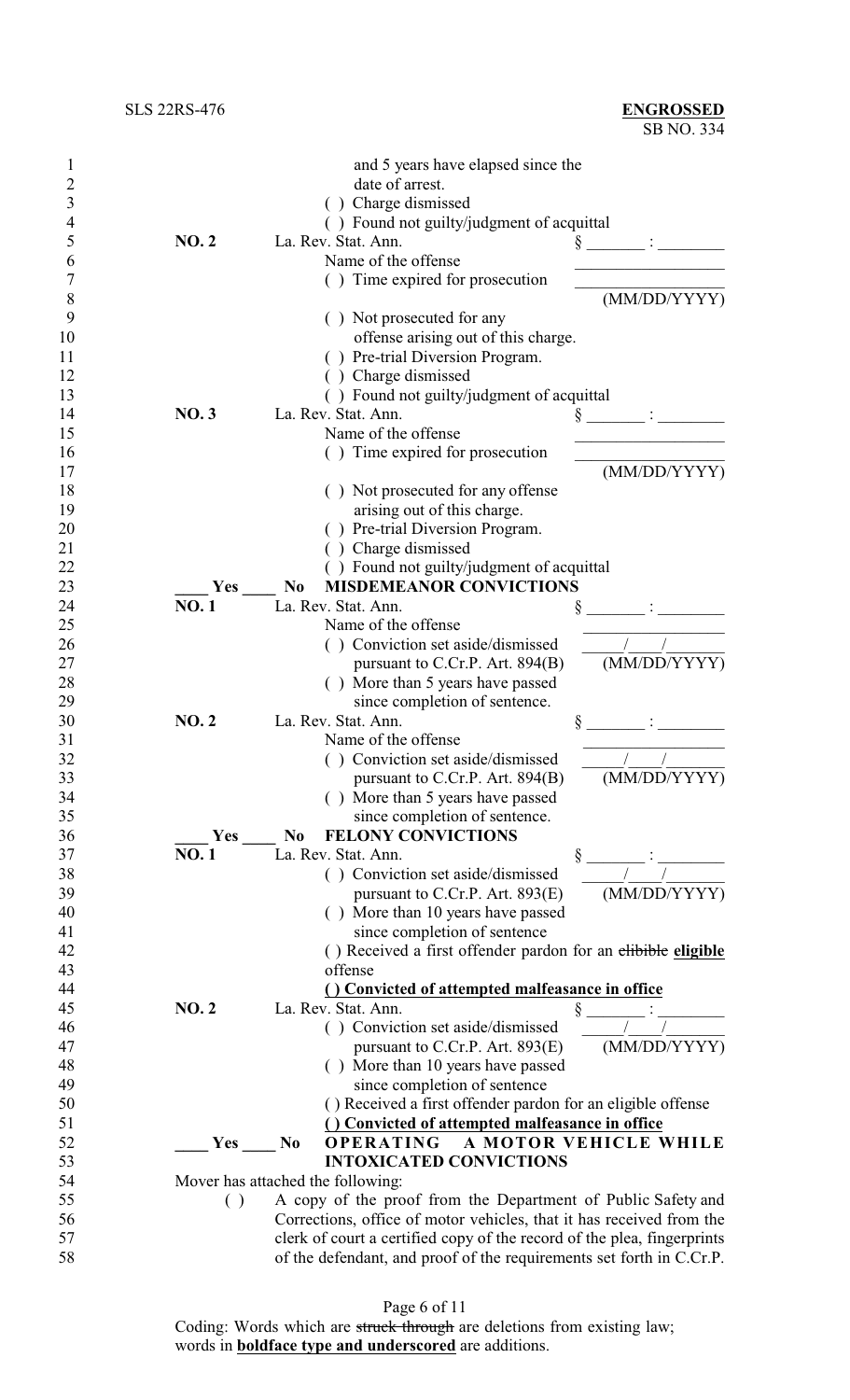Art. 556, which shall include the defendant's date of birth, last four digits of social security number, and driver's license number 5. Mover has attached to this Motion the following pertinent documents:

- $\Box$  Criminal Background Check from the La. State Police/Parish Sheriff dated within the past 60 days (required).
- 6 Bill(s) of Information (if any).
- $7 \Box$  Minute entry showing final disposition of case (if any).
- 8  $\Box$  Certification Letter from the District Attorney for fee waiver (if eligible). eligible).
- 10 Gertification Letter from the District Attorney verifying that the applicant has no convictions or pending applicable criminal charges 12 in the requisite time periods.
- 13 Certification Letter from the District Attorney verifying that the charges were refused.
- 15 G Certification Letter from the District Attorney verifying that the applicant did not participate in a pretrial diversion program.
- 17 Copy of a first offender pardon
- $\Box$  A copy of the order waiving the sex offender registration and 19 notification requirements.
- $\Box$  A copy of the court order determination of factual innocence and order of compensation for a wrongful conviction pursuant to the provisions of R.S. 15:572.8 if applicable.

 The Mover prays that if there is no objection timely filed by the arresting law enforcement agency, the district attorney's office, or the Louisiana Bureau of Criminal Identification and Information, that an order be issued herein ordering the expungement of the record of arrest and/or conviction set forth above, including all photographs, fingerprints, disposition, or any other such information, which record shall be confidential and no longer considered a public record, nor be made available to other persons, except a prosecutor, member of a law enforcement agency, or a judge who may request such information in writing, certifying that such request is for the purpose of prosecuting, investigating, or enforcing the criminal law, for the purpose of any other statutorily defined law enforcement or administrative duties, or for the purpose of the requirements of sex offender registration and notification pursuant to the provisions of R.S. 15:541 et seq. or as an order of this Court to any other person for good cause shown, or as otherwise authorized by law.

 If an "Affidavit of No Opposition" by each agency named herein is attached hereto and made a part hereof, Defendant requests that no contradictory hearing be required and the Motion be granted ex parte.

Respectfully submitted,

|                                           | 40 |
|-------------------------------------------|----|
| Signature of Attorney for Mover/Defendant | 41 |
|                                           | 42 |
| Attorney for Mover/Defendant Name         | 43 |
|                                           | 44 |
| Attorney's Bar Roll No.                   | 45 |
|                                           | 46 |
| Address                                   | 47 |
|                                           | 48 |
|                                           | 49 |
| City, State, ZIP Code                     | 50 |
|                                           | 51 |
| Telephone Number                          | 52 |
| If not represented by counsel:            | 53 |
|                                           | 54 |
| Signature of Mover/Defendant              | 55 |
|                                           | 56 |
| Mover/Defendant Name                      | 57 |
|                                           | 58 |
|                                           |    |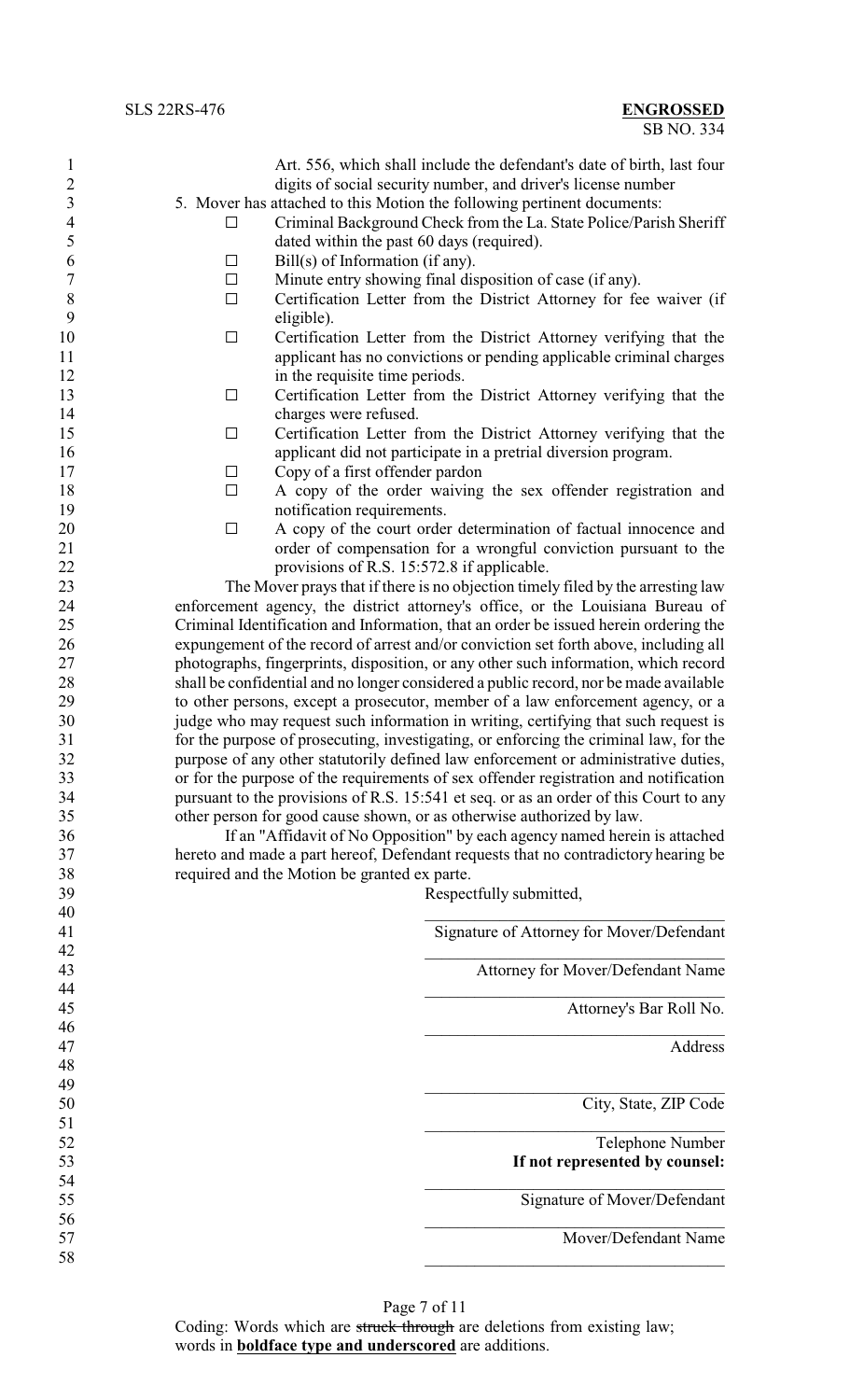$\frac{6}{7}$ 

Address

City, State, ZIP Code

Telephone Number

7 \* \* \* \*

# 9 Art. 989. Motion for expungement forms to be used<br>10 **STATE OF LOUISIANA** 10 **STATE OF LOUISIANA**<br>11 **JUDICIAL DISTRICT FOR THE P JUDICIAL DISTRICT FOR THE PARISH OF**

**\_\_\_\_\_\_\_\_\_\_\_\_\_\_\_\_\_\_\_\_\_\_\_\_\_\_\_\_\_\_\_\_\_\_\_\_\_\_\_\_\_\_\_\_\_\_\_\_\_\_\_\_\_\_\_**

**No.: No.: No.: Division: "** 

## **State of Louisiana**

**vs.**

## **MOTION FOR EXPUNGEMENT**

18 NOW INTO COURT comes mover, who provides the court with the following information in connection with this request: 19 following information in connection with this request:<br>20 **I.** DEFENDANT INFORMATION

| 20 |       | <b>DEFENDANT INFORMATION</b> |  |
|----|-------|------------------------------|--|
| 21 | NAME: |                              |  |

| 21 | NAME:         |                             |                     |                                                  |                              |                                                                                   |
|----|---------------|-----------------------------|---------------------|--------------------------------------------------|------------------------------|-----------------------------------------------------------------------------------|
| 22 |               | (Last,                      | First,              | MI)                                              |                              |                                                                                   |
| 23 | DOB:          |                             |                     |                                                  |                              | (MM/DD/YYYY)                                                                      |
| 24 | <b>GENDER</b> |                             |                     | Female Male                                      |                              |                                                                                   |
| 25 |               | SSN (last 4 digits):        | XXX-XX-             |                                                  |                              |                                                                                   |
| 26 | RACE:         |                             |                     |                                                  |                              |                                                                                   |
| 27 |               | <b>DRIVER LIC.#</b>         |                     |                                                  |                              |                                                                                   |
| 28 |               | <b>ARRESTING AGENCY:</b>    |                     |                                                  |                              |                                                                                   |
| 29 |               | SID# (if available):        |                     |                                                  |                              |                                                                                   |
| 30 |               | <b>ARREST NUMBER (ATN):</b> |                     | the control of the control of the control of the |                              |                                                                                   |
| 31 |               | AGENCY ITEM NO.             |                     |                                                  |                              |                                                                                   |
| 32 |               |                             |                     |                                                  |                              | Mover is entitled to expunge the record of his arrest/conviction pursuant to      |
| 33 |               |                             |                     |                                                  |                              | Louisiana Code of Criminal Procedure Article 971 et seq. and states the following |
| 34 | in support:   |                             |                     |                                                  |                              |                                                                                   |
| 35 | П.            | <b>ARREST INFORMATION</b>   |                     |                                                  |                              |                                                                                   |
| 36 | 1.            | Mover was arrested on       |                     |                                                  |                              | (MM/DD/YYYY)                                                                      |
| 37 | 2.            | YES NO                      |                     |                                                  |                              | A supplemental sheet with arrests and/or                                          |
| 38 |               |                             |                     |                                                  |                              | convictions is attached after page 2 of this                                      |
| 39 |               |                             |                     | Motion.                                          |                              |                                                                                   |
| 40 | 3.            | Mover was:                  |                     |                                                  |                              |                                                                                   |
| 41 |               | <b>YES</b>                  | N <sub>O</sub>      |                                                  |                              | Arrested, but it did not result in conviction                                     |
| 42 |               | <b>YES</b>                  | NO                  |                                                  |                              | Convicted of and seeks to expunge a                                               |
| 43 |               |                             |                     | misdemeanor                                      |                              |                                                                                   |
| 44 |               | <b>YES</b>                  | N <sub>O</sub>      |                                                  |                              | Convicted of and seeks to expunge a felony                                        |
| 45 |               | <b>YES</b>                  | NO                  |                                                  |                              | Convicted but determined to be factually                                          |
| 46 |               |                             |                     |                                                  |                              | innocent and entitled to compensation for a                                       |
| 47 |               |                             |                     |                                                  |                              | wrongful conviction pursuant to the                                               |
| 48 |               |                             |                     |                                                  | provisions of R.S. 15:572.8. |                                                                                   |
| 49 | 4.            |                             |                     |                                                  |                              | Mover was booked and/or charged with the following offenses: (List each           |
| 50 |               |                             |                     |                                                  |                              | offense booked and charged separately. Attach a supplemental sheet, if            |
| 51 |               | necessary.)                 |                     |                                                  |                              |                                                                                   |
| 52 |               | Yes<br>No                   |                     |                                                  |                              | ARRESTS THAT DID NOT RESULT IN CONVICTION                                         |
| 53 | NO. 1         | La. Rev. Stat. Ann.         |                     |                                                  |                              |                                                                                   |
| 54 |               |                             | Name of the offense |                                                  |                              |                                                                                   |
| 55 |               |                             |                     | () Time expired for prosecution                  |                              |                                                                                   |
| 56 |               |                             |                     |                                                  |                              | (MM/DD/YYYY)                                                                      |
| 57 |               |                             |                     | () Not prosecuted for any offense                |                              |                                                                                   |
| 58 |               |                             |                     | arising out of this charge.                      |                              |                                                                                   |
|    |               |                             |                     |                                                  |                              |                                                                                   |

Page 8 of 11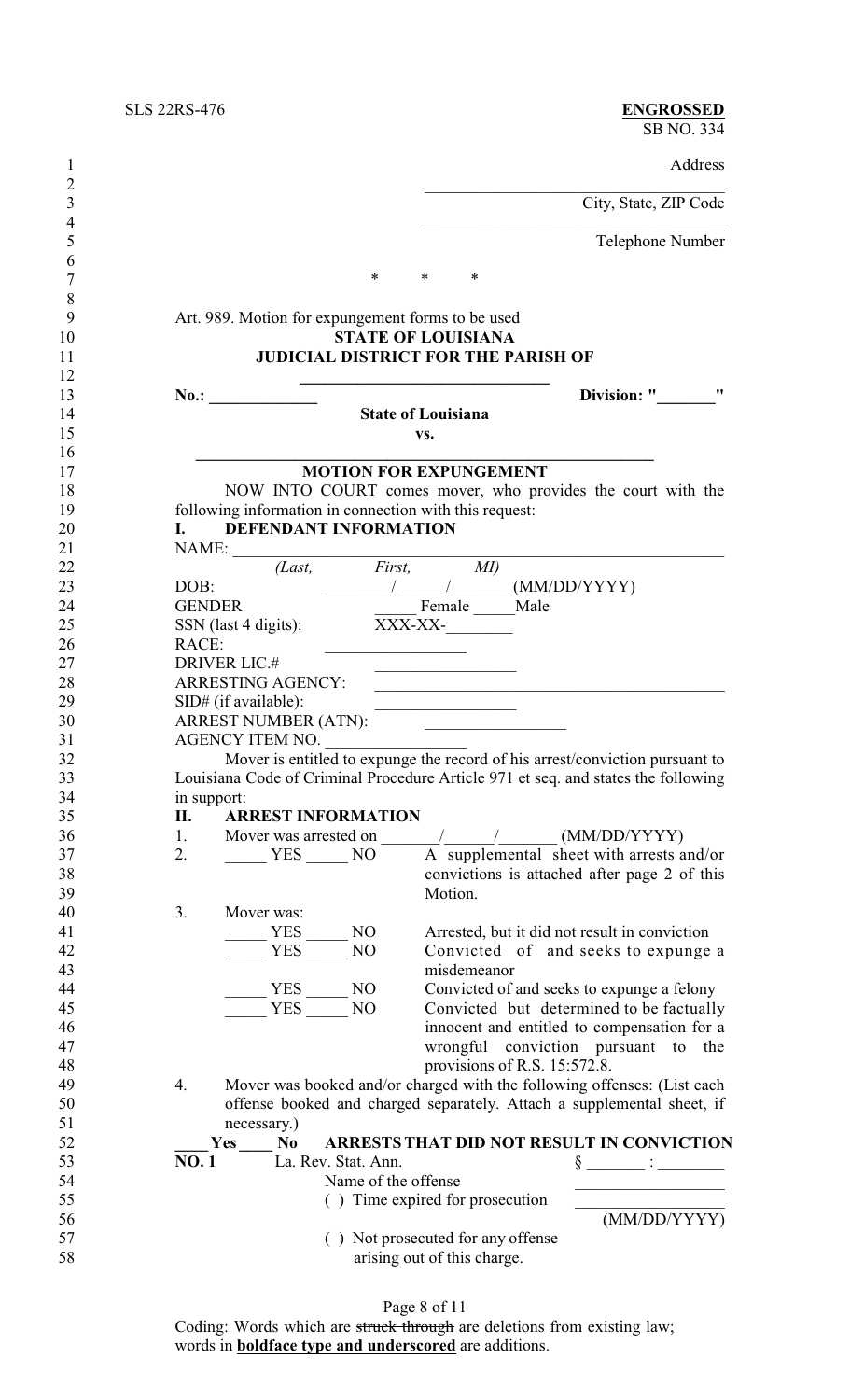| 1              |             | () Pre-trial Diversion Program.                                      |
|----------------|-------------|----------------------------------------------------------------------|
| 2              |             | () DWI Pre-Trial Diversion Program                                   |
| 3              |             | and 5 years have elapsed since the                                   |
| $\overline{4}$ |             | date of arrest.                                                      |
| 5              |             | () Charge dismissed                                                  |
| 6              |             | () Found not guilty/judgment of acquittal                            |
| 7              | <b>NO.2</b> | La. Rev. Stat. Ann.                                                  |
| 8              |             | Name of the offense                                                  |
| 9              |             | () Time expired for prosecution                                      |
| 10             |             | (MM/DD/YYYY)                                                         |
| 11             |             | () Not prosecuted for any                                            |
| 12             |             | offense arising out of this charge.                                  |
| 13             |             |                                                                      |
|                |             | () Pre-trial Diversion Program.                                      |
| 14             |             | Charge dismissed                                                     |
| 15             |             | () Found not guilty/judgment of acquittal                            |
| 16             | <b>NO.3</b> | La. Rev. Stat. Ann.                                                  |
| 17             |             | Name of the offense                                                  |
| 18             |             | () Time expired for prosecution                                      |
| 19             |             | (MM/DD/YYYY)                                                         |
| 20             |             | () Not prosecuted for any offense                                    |
| 21             |             | arising out of this charge.                                          |
| 22             |             | () Pre-trial Diversion Program.                                      |
| 23             |             | () Charge dismissed                                                  |
| 24             |             | () Found not guilty/judgment of acquittal                            |
| 25             | Yes         | <b>MISDEMEANOR CONVICTIONS</b><br>N <sub>0</sub>                     |
| 26             | <b>NO.1</b> | La. Rev. Stat. Ann.                                                  |
| 27             |             | Name of the offense                                                  |
| 28             |             | () Conviction set aside/dismissed                                    |
| 29             |             | (MM/DD/YYYY)<br>pursuant to C.Cr.P. Art. 894(B)                      |
| 30             |             | () More than 5 years have passed                                     |
| 31             |             | since completion of sentence.                                        |
| 32             | NO.2        | La. Rev. Stat. Ann.<br>§                                             |
| 33             |             | Name of the offense                                                  |
| 34             |             | () Conviction set aside/dismissed                                    |
| 35             |             | (MM/DD/YYYY)<br>pursuant to C.Cr.P. Art. 894(B)                      |
| 36             |             | () More than 5 years have passed                                     |
| 37             |             | since completion of sentence.                                        |
| 38             | Yes         | <b>FELONY CONVICTIONS</b><br>N <sub>0</sub>                          |
| 39             | <b>NO.1</b> | La. Rev. Stat. Ann.                                                  |
| 40             |             | () Conviction set aside/dismissed                                    |
| 41             |             | (MM/DD/YYYY)<br>pursuant to C.Cr.P. Art. $893(E)$                    |
| 42             |             | () More than 10 years have passed                                    |
| 43             |             | since completion of sentence                                         |
|                |             |                                                                      |
| 44             |             | () Received a first offender pardon for an elibible eligible         |
| 45             |             | offense                                                              |
| 46             |             | () Convicted of attempted malfeasance in office                      |
| 47             | <b>NO.2</b> | La. Rev. Stat. Ann.                                                  |
| 48             |             | () Conviction set aside/dismissed                                    |
| 49             |             | (MM/DD/YYYY)<br>pursuant to C.Cr.P. Art. $893(E)$                    |
| 50             |             | () More than 10 years have passed                                    |
| 51             |             | since completion of sentence                                         |
| 52             |             | () Received a first offender pardon for an eligible offense          |
| 53             |             | () Convicted of attempted malfeasance in office                      |
| 54             | <b>Yes</b>  | <b>OPERATING</b><br>A MOTOR VEHICLE WHILE<br>N <sub>0</sub>          |
| 55             |             | <b>INTOXICATED CONVICTIONS</b>                                       |
| 56             |             | Mover has attached the following:                                    |
| 57             | ( )         | A copy of the proof from the Department of Public Safety and         |
| 58             |             | Corrections, office of motor vehicles, that it has received from the |

Page 9 of 11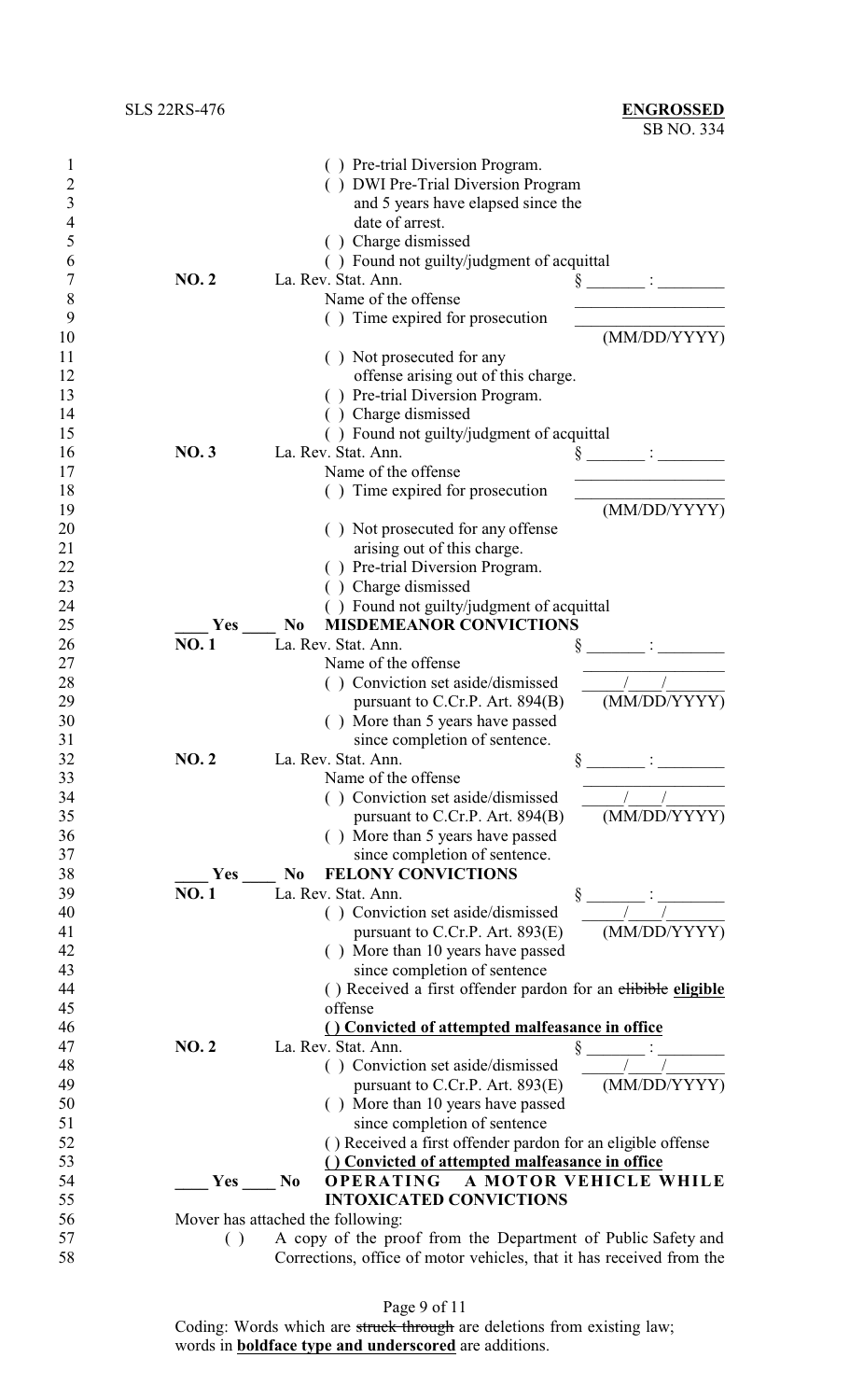| clerk of court a certified copy of the record of the plea, fingerprints<br>of the defendant, and proof of the requirements set forth in C.Cr.P.<br>Art. 556, which shall include the defendant's date of birth, last four<br>digits of social security number, and driver's license number<br>5. Mover has attached to this Motion the following pertinent documents:<br>Criminal Background Check from the La. State Police/Parish Sheriff<br>dated within the past 60 days (required).<br>Minute entry showing final disposition of case (if any). |
|------------------------------------------------------------------------------------------------------------------------------------------------------------------------------------------------------------------------------------------------------------------------------------------------------------------------------------------------------------------------------------------------------------------------------------------------------------------------------------------------------------------------------------------------------|
|                                                                                                                                                                                                                                                                                                                                                                                                                                                                                                                                                      |
|                                                                                                                                                                                                                                                                                                                                                                                                                                                                                                                                                      |
|                                                                                                                                                                                                                                                                                                                                                                                                                                                                                                                                                      |
|                                                                                                                                                                                                                                                                                                                                                                                                                                                                                                                                                      |
|                                                                                                                                                                                                                                                                                                                                                                                                                                                                                                                                                      |
|                                                                                                                                                                                                                                                                                                                                                                                                                                                                                                                                                      |
|                                                                                                                                                                                                                                                                                                                                                                                                                                                                                                                                                      |
|                                                                                                                                                                                                                                                                                                                                                                                                                                                                                                                                                      |
| Certification Letter from the District Attorney for fee waiver (if                                                                                                                                                                                                                                                                                                                                                                                                                                                                                   |
|                                                                                                                                                                                                                                                                                                                                                                                                                                                                                                                                                      |
| Certification Letter from the District Attorney verifying that the                                                                                                                                                                                                                                                                                                                                                                                                                                                                                   |
| applicant has no convictions or pending applicable criminal charges                                                                                                                                                                                                                                                                                                                                                                                                                                                                                  |
|                                                                                                                                                                                                                                                                                                                                                                                                                                                                                                                                                      |
| Certification Letter from the District Attorney verifying that the                                                                                                                                                                                                                                                                                                                                                                                                                                                                                   |
|                                                                                                                                                                                                                                                                                                                                                                                                                                                                                                                                                      |
| Certification Letter from the District Attorney verifying that the                                                                                                                                                                                                                                                                                                                                                                                                                                                                                   |
| applicant did not participate in a pretrial diversion program.                                                                                                                                                                                                                                                                                                                                                                                                                                                                                       |
|                                                                                                                                                                                                                                                                                                                                                                                                                                                                                                                                                      |
| A copy of the order waiving the sex offender registration and                                                                                                                                                                                                                                                                                                                                                                                                                                                                                        |
|                                                                                                                                                                                                                                                                                                                                                                                                                                                                                                                                                      |
| A copy of the court order determination of factual innocence and                                                                                                                                                                                                                                                                                                                                                                                                                                                                                     |
| order of compensation for a wrongful conviction pursuant to the                                                                                                                                                                                                                                                                                                                                                                                                                                                                                      |
| provisions of R.S. 15:572.8 if applicable.                                                                                                                                                                                                                                                                                                                                                                                                                                                                                                           |
| The Mover prays that if there is no objection timely filed by the arresting law                                                                                                                                                                                                                                                                                                                                                                                                                                                                      |
| enforcement agency, the district attorney's office, or the Louisiana Bureau of                                                                                                                                                                                                                                                                                                                                                                                                                                                                       |
| Criminal Identification and Information, that an order be issued herein ordering the                                                                                                                                                                                                                                                                                                                                                                                                                                                                 |
| expungement of the record of arrest and/or conviction set forth above, including all                                                                                                                                                                                                                                                                                                                                                                                                                                                                 |
| photographs, fingerprints, disposition, or any other such information, which record<br>shall be confidential and no longer considered a public record, nor be made available                                                                                                                                                                                                                                                                                                                                                                         |
| to other persons, except a prosecutor, member of a law enforcement agency, or a                                                                                                                                                                                                                                                                                                                                                                                                                                                                      |
| judge who may request such information in writing, certifying that such request is                                                                                                                                                                                                                                                                                                                                                                                                                                                                   |
| for the purpose of prosecuting, investigating, or enforcing the criminal law, for the                                                                                                                                                                                                                                                                                                                                                                                                                                                                |
| purpose of any other statutorily defined law enforcement or administrative duties,                                                                                                                                                                                                                                                                                                                                                                                                                                                                   |
|                                                                                                                                                                                                                                                                                                                                                                                                                                                                                                                                                      |
|                                                                                                                                                                                                                                                                                                                                                                                                                                                                                                                                                      |
| or for the purpose of the requirements of sex offender registration and notification                                                                                                                                                                                                                                                                                                                                                                                                                                                                 |
| pursuant to the provisions of R.S. 15:541 et seq. or as an order of this Court to any<br>other person for good cause shown, or as otherwise authorized by law.                                                                                                                                                                                                                                                                                                                                                                                       |
| If an "Affidavit of No Opposition" by each agency named herein is attached                                                                                                                                                                                                                                                                                                                                                                                                                                                                           |
| hereto and made a part hereof, Defendant requests that no contradictory hearing be                                                                                                                                                                                                                                                                                                                                                                                                                                                                   |
|                                                                                                                                                                                                                                                                                                                                                                                                                                                                                                                                                      |
| Respectfully submitted,                                                                                                                                                                                                                                                                                                                                                                                                                                                                                                                              |
|                                                                                                                                                                                                                                                                                                                                                                                                                                                                                                                                                      |
| Signature of Attorney for Mover/Defendant                                                                                                                                                                                                                                                                                                                                                                                                                                                                                                            |
|                                                                                                                                                                                                                                                                                                                                                                                                                                                                                                                                                      |
| Attorney for Mover/Defendant Name                                                                                                                                                                                                                                                                                                                                                                                                                                                                                                                    |
|                                                                                                                                                                                                                                                                                                                                                                                                                                                                                                                                                      |
| Attorney's Bar Roll No.                                                                                                                                                                                                                                                                                                                                                                                                                                                                                                                              |
|                                                                                                                                                                                                                                                                                                                                                                                                                                                                                                                                                      |
| Address                                                                                                                                                                                                                                                                                                                                                                                                                                                                                                                                              |
|                                                                                                                                                                                                                                                                                                                                                                                                                                                                                                                                                      |
|                                                                                                                                                                                                                                                                                                                                                                                                                                                                                                                                                      |
| City, State, ZIP Code                                                                                                                                                                                                                                                                                                                                                                                                                                                                                                                                |
|                                                                                                                                                                                                                                                                                                                                                                                                                                                                                                                                                      |
| Telephone Number                                                                                                                                                                                                                                                                                                                                                                                                                                                                                                                                     |
| If not represented by counsel:                                                                                                                                                                                                                                                                                                                                                                                                                                                                                                                       |
| Signature of Mover/Defendant                                                                                                                                                                                                                                                                                                                                                                                                                                                                                                                         |
|                                                                                                                                                                                                                                                                                                                                                                                                                                                                                                                                                      |